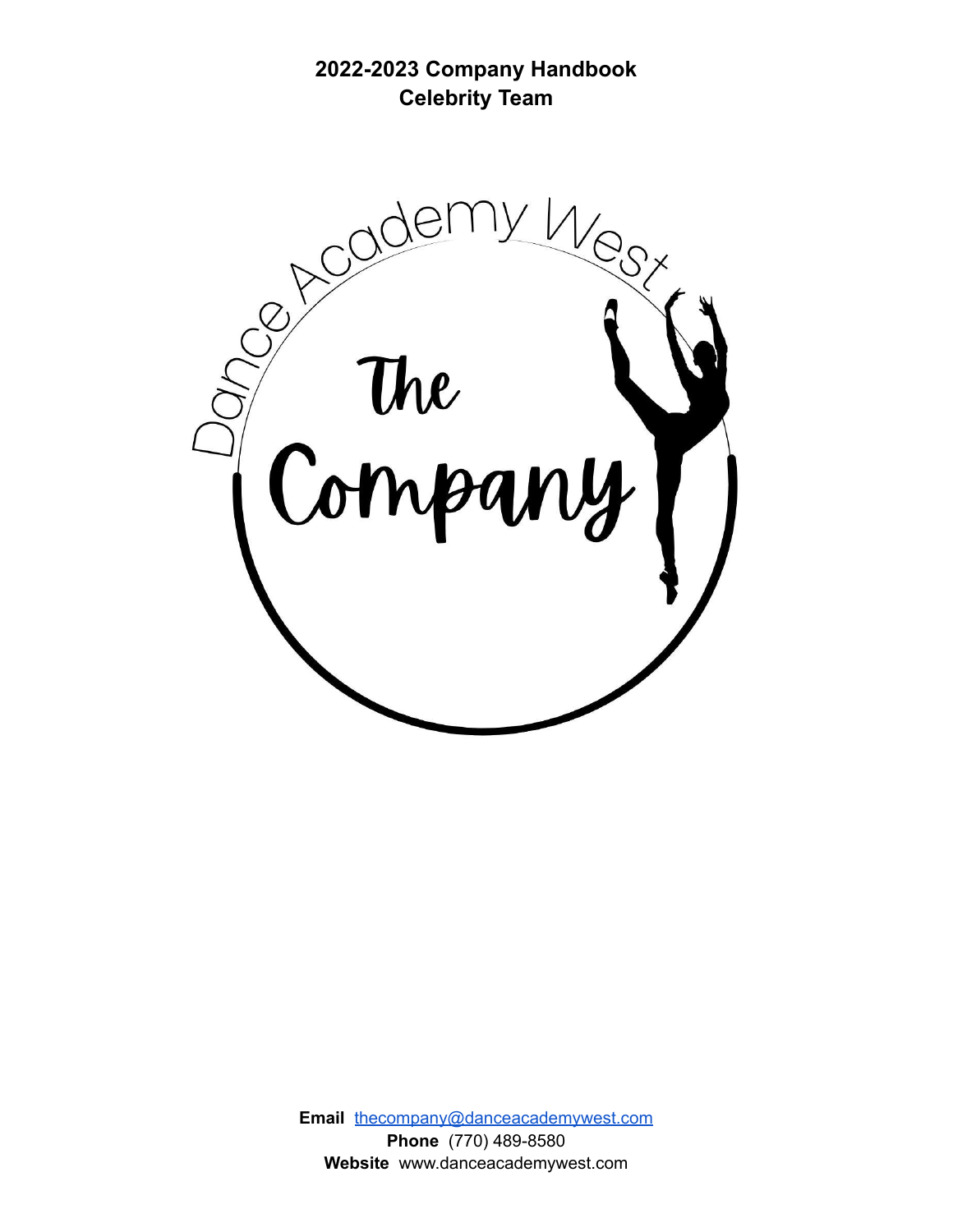**The Company** of Dance Academy West is comprised of two main groups. Our **Spotlight** team is a non-competitive team that will represent DAW at community events, festivals, and performances. Our **Celebrity** team is a competitive team that represents DAW at local, regional, and national dance competitions. At times, Celebrity dancers will also perform at local community events. All members of The Company love to dance and have a passion for performing. Spotlight dancers are not required to audition for the team, however, all dancers are expected to have good attendance, remain committed to the team for the duration of the season, and always represent Dance Academy West in a professional manner. Celebrity dancers are required to audition each season and will be placed on sub teams based on skill level, ability, experience, and age.



Refer to packet for weekly class requirements.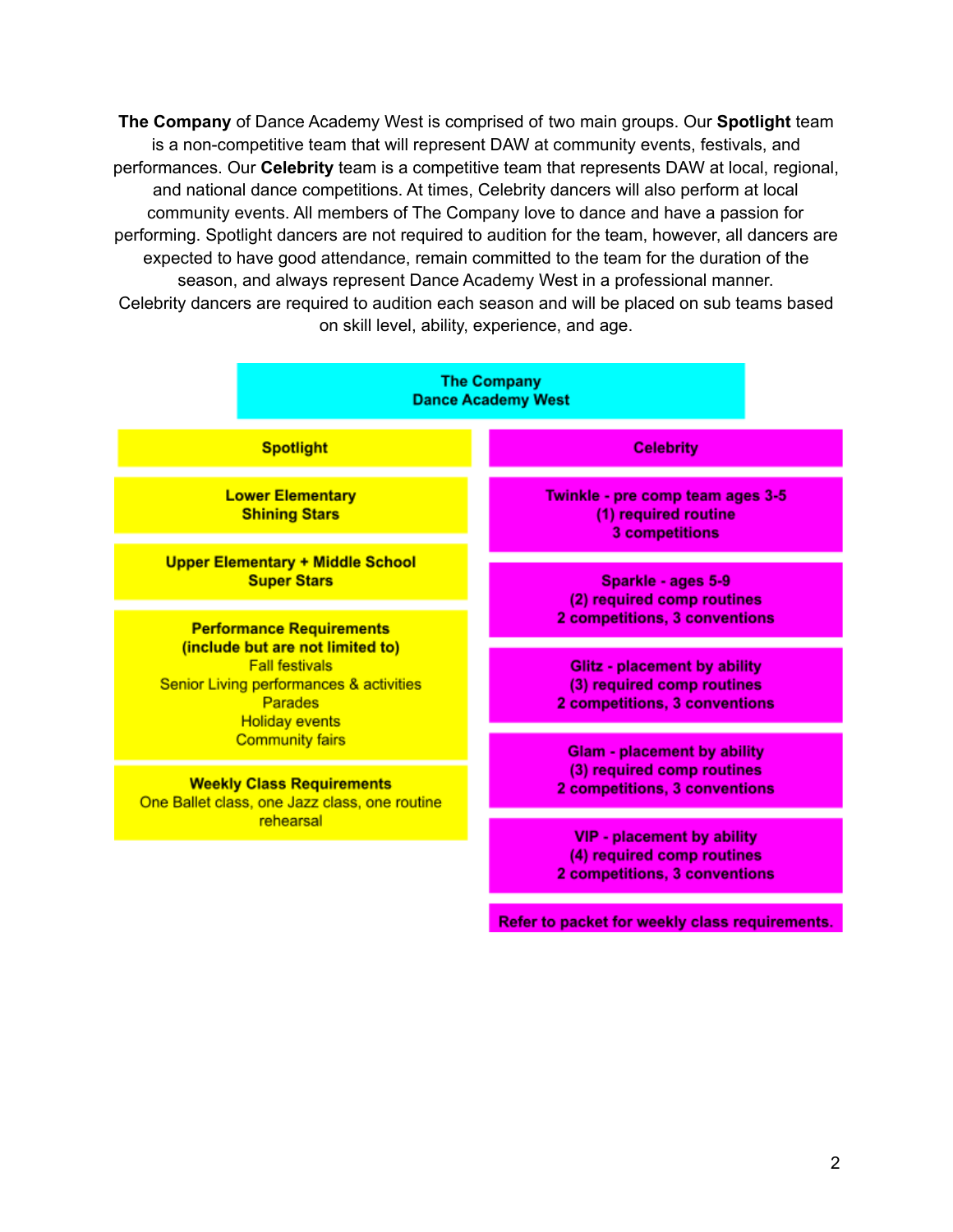# Table of Contents

| <b>Our Philosophy</b>                                  | 4               |
|--------------------------------------------------------|-----------------|
| <b>Rules &amp; Expectations</b>                        | 4               |
| Placement                                              | $\overline{4}$  |
| Solos, Duets, & Trios                                  | 4               |
| <b>Commitment</b>                                      | 5               |
| <b>Dancer Commitment</b>                               | 5               |
| <b>Parent Commitment</b>                               | 5               |
| <b>Fundraising Obligations &amp; Opportunities</b>     | 5               |
| Communication                                          | 6               |
| Attendance, Tardiness, and Absences                    | $6\phantom{1}6$ |
| <b>Dress Code</b>                                      | $\overline{7}$  |
| <b>Closed Rehearsals and Classes</b>                   | $\overline{7}$  |
| Injury and Illness                                     | $\overline{7}$  |
| <b>Health and Nutrition</b>                            | $\overline{7}$  |
| Big C /Little C                                        | $\overline{7}$  |
| <b>Company Classes, Competitions, and Conventions</b>  | 8               |
| <b>Weekly Required Classes</b>                         | 8               |
| Company Kick Off                                       | 9               |
| <b>Competitions and Conventions</b>                    | 9               |
| Additional / Optional Convention & Competitions        | $9\,$           |
| <b>Annual Showcase</b>                                 | 9               |
| Nationals or Summer Trip                               | 9               |
| <b>Financial Commitment, Fees, and Other Costs</b>     | 10              |
| <b>Routine Fees</b>                                    | 10              |
| <b>Convention Class Fees - Tentative</b>               | 11              |
| Scholarships                                           | 11              |
| <b>Cash Awards and Credits</b>                         | 11              |
| <b>Travel Cost</b>                                     | 11              |
| <b>Payment Schedule</b>                                | 11              |
| Mandatory Important Dates - June 18, 2022-Jan 15, 2023 | 13              |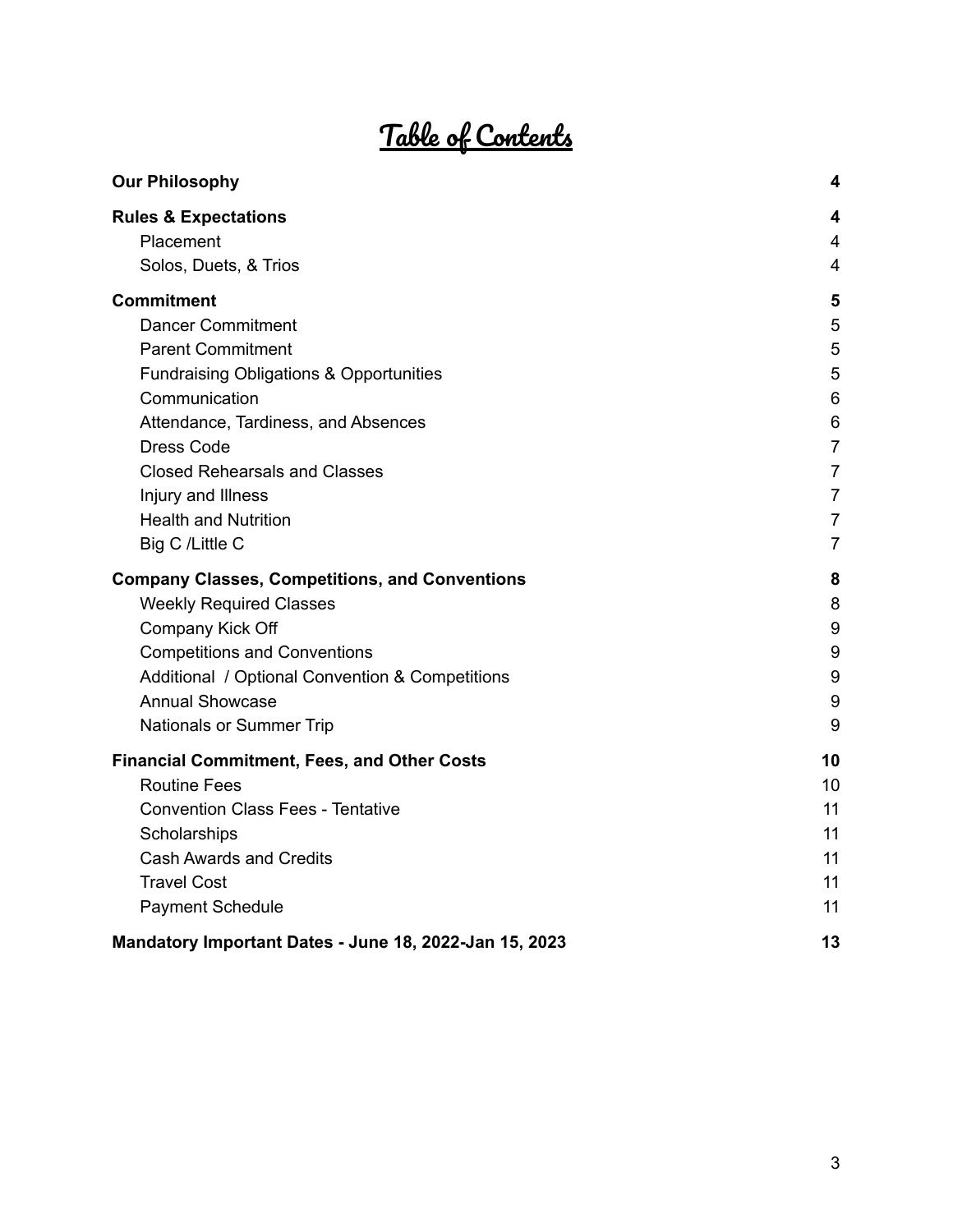# Our Philosophy

<span id="page-3-0"></span>Our goal is to help each member of The Company reach their highest potential as a dancer while always remaining focused on the well being of the team. We will instill knowledge, stress correct dance technique, and most importantly encourage an appreciation for the art of dance within our students.

We will do our best to keep communication clear and present important dates in a timely manner. At all times, at the studio and away from the studio, we will represent DAW with grace and professionalism.

<span id="page-3-1"></span>Company members will gain an understanding of teamwork, dedication, and dependability. Members of The Company will develop life long friendships and will learn to face challenges with ease as they grow as dancers, as well as on a personal level.

Rules & Expectations

#### <span id="page-3-2"></span>Placement

Any student auditioning must have a \$0 balance on the day of auditions. Dancers are divided into 5 teams (Twinkle, Sparkle, Glitz, Glam, and VIP) based on the following: technique, age, maturity level, ability to listen to and apply corrections, effort, and attitude. Dancers will be placed within classes and competition pieces where they will perform their personal best and best represent The Company and Dance Academy West. Team and group placements are final and should not be challenged by dancers or parents. Audition results will be announced on July 4th and will include team placements, extra dances, solos, and duets / trios.

#### <span id="page-3-3"></span>Solos, Duets, & Trios

**Solos** - Soloists will be selected at auditions and notified when results are posted. In order for a dancer to compete a solo, he / she must commit to each group dance they are selected for. Soloists will choose their choreographer from a pre-approved list provided by the Director. In addition to entry fees, which will be paid to the studio as part of the company installments, soloists will pay their choreographer and costume designer / seamstress directly. All costumes must be approved by the director.

**Duets / Trios** - Duets / Trios will be selected at auditions and notified when results are posted. In order for a dancer to compete in a duet  $/$  trio, he  $/$  she must commit to each group dance they are selected for. Duets / Trios will choose their choreographer from a pre-approved list provided by the Director. In addition to choreography and entry fees, which will be paid to the studio as part of the company installments, duets / trios will pay their costume designer / seamstress directly. All costumes must be approved by the director.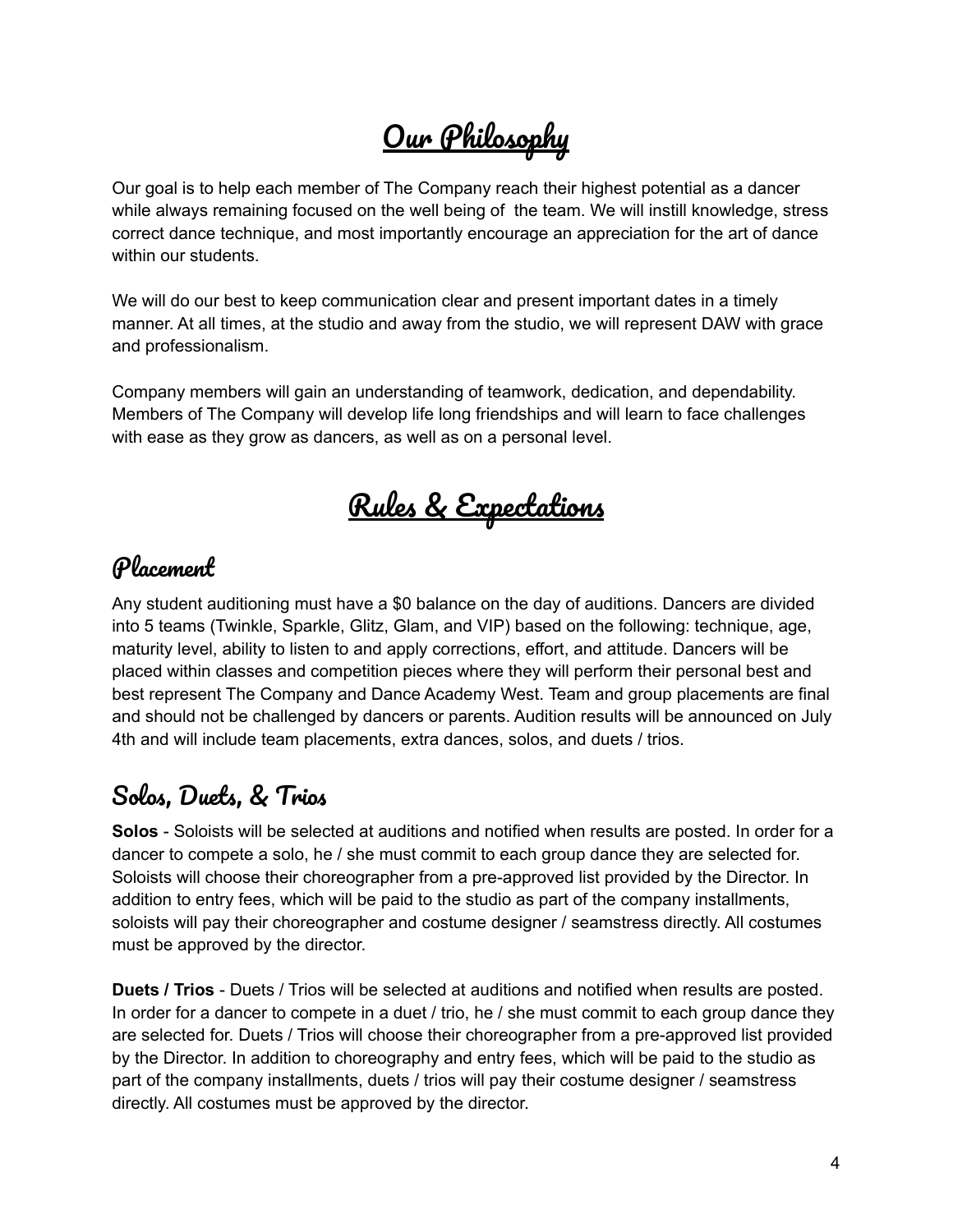## Commitment

#### <span id="page-4-1"></span><span id="page-4-0"></span>Dancer Commitment

Upon signing the company contract, dancers are committing their time to The Company for one year. If a member quits, the parent / guardian will be held responsible for company dues for the remaining season. Dancer commitment is expected in mind, body, and spirit for the entire season.

#### <span id="page-4-2"></span>Parent Commitment

Upon signing the company contract, parents of dancers are committing their time to The Company for one year. Parents understand and agree to the financial commitment and fees as stated in this handbook. Refunds on tuition or company dues will not be granted to any dancer that quits or is asked to leave the program. If a member quits, the parent / guardian will be held responsible for company dues for the remaining season. Parent commitment is expected in mind, body, and spirit for the entire season.

**All Hands on Deck Day** - Two volunteer days will be scheduled throughout the season. Each Celebrity dancer + one parent are required to attend ONE of these volunteer days. In lieu of volunteering a payment of \$300 can be made instead of donating your time.

**Parent Committees** - One parent of each Company member should sign up for a minimum of one parent committee. Once the committees are formed, the Director will assign a head of each committee, who will lead the group in their designated tasks.

#### **Committees will include:**

- Fundraising
- Party Planning
- Prop Building
- Set Construction
- Costumes
- Convention Lunch Bunch
- Lobby Set Up (Showcase & Recital)

## <span id="page-4-3"></span>Fundraising Obligations & Opportunities

Each member will be required to participate in one fundraiser to benefit The Company. This year we will be raising funds for the prop trailer to be wrapped and for a pull down screen and projector. Additional fundraising opportunities to benefit individuals will be available throughout the season and will be organized by the Fundraising Committee.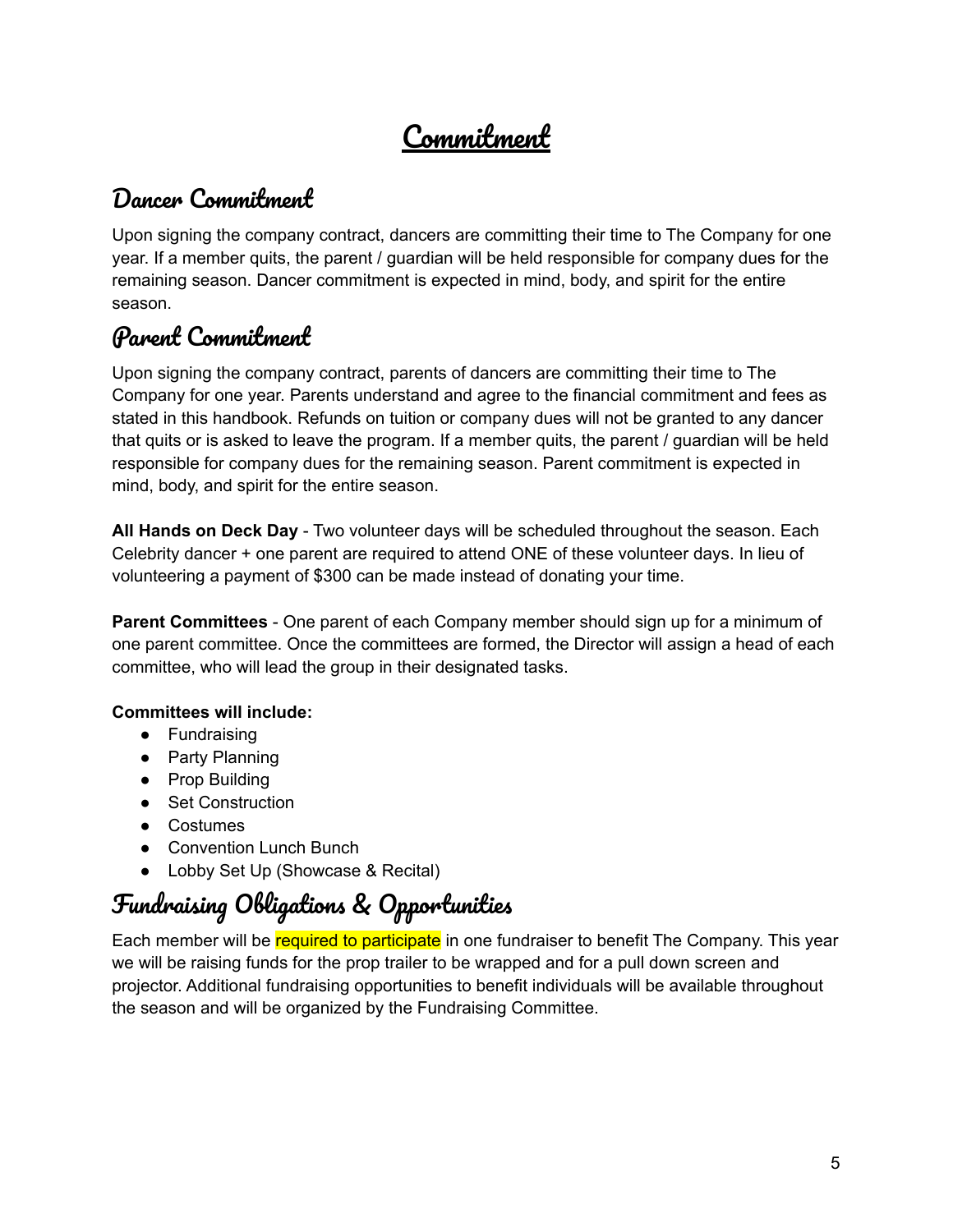#### <span id="page-5-0"></span>Communication

Be sure the email address on your account is correct and checked regularly. Dancer email addresses should be listed on the account if applicable. Parents and dancers should opt in to receive studio texts.

Do not stop DAW staff and ask for an "impromptu" meeting. Do not call, text, or Facebook message any DAW staff or their personal cell phone regarding studio business.

All studio related questions will be handled via email: [thecompany@danceacademywest.com](mailto:thecompany@danceacademywest.com) This season, we will be using the BAND app to communicate. Important company news will no longer be part of our website. All communication will happen via BAND and email.

#### <span id="page-5-1"></span>Attendance, Tardiness, and Absences

This season we will be implementing a new attendance policy that will be strictly enforced.

**Tardies** - If a dancer arrives late to their weekly class or rehearsal he / she MUST check in at the front desk. Three tardies will count as the equivalent of one unexcused absence.

**Excused Absences** - The following situations will be deemed as excused absences.

- Death in the family or another critical family emergency.
- Contagious illness with fever or vomiting. \*IF YOU HAVE THESE SYMPTOMS, DO NOT COME TO THE STUDIO.
- School function, in which case, a MINIMUM of one month notice is required.

**Unexcused Absences** - Dancers are allowed up to four unexcused absences during the season without penalty, but these absences are not allowed to be taken during a RED week.

**Red Weeks** - Dancers are not permitted to miss classes or rehearsals during RED weeks for any reason. Red weeks will be labeled in the company calendar and typically be choreography weeks and the week prior to a competition or convention. Missing during a RED week, even if it is an excused absence, could result in a dancer being removed from the next competition or convention. This rule is necessary because sometimes routines may need to be re-blocked, and we will always make decisions for the well being of the team. The Director reserves the right to make decisions regarding re-blocking and dancer removal from a routine on an individual basis.

All absences (excused and unexcused) should be communicated via email with as much notice as possible. Dancers and / or parents should NOT text or private message instructors regarding absences or tardies. Poor attendance and / or excessive absences and tardies could lead to a member's dismissal from The Company, forfeiting all related fees. Any member who misses class or rehearsals the week before a competition may be removed from their piece(s), forfeiting any related fees. If a dancer is removed, they will be reworked back into their pieces when time permits.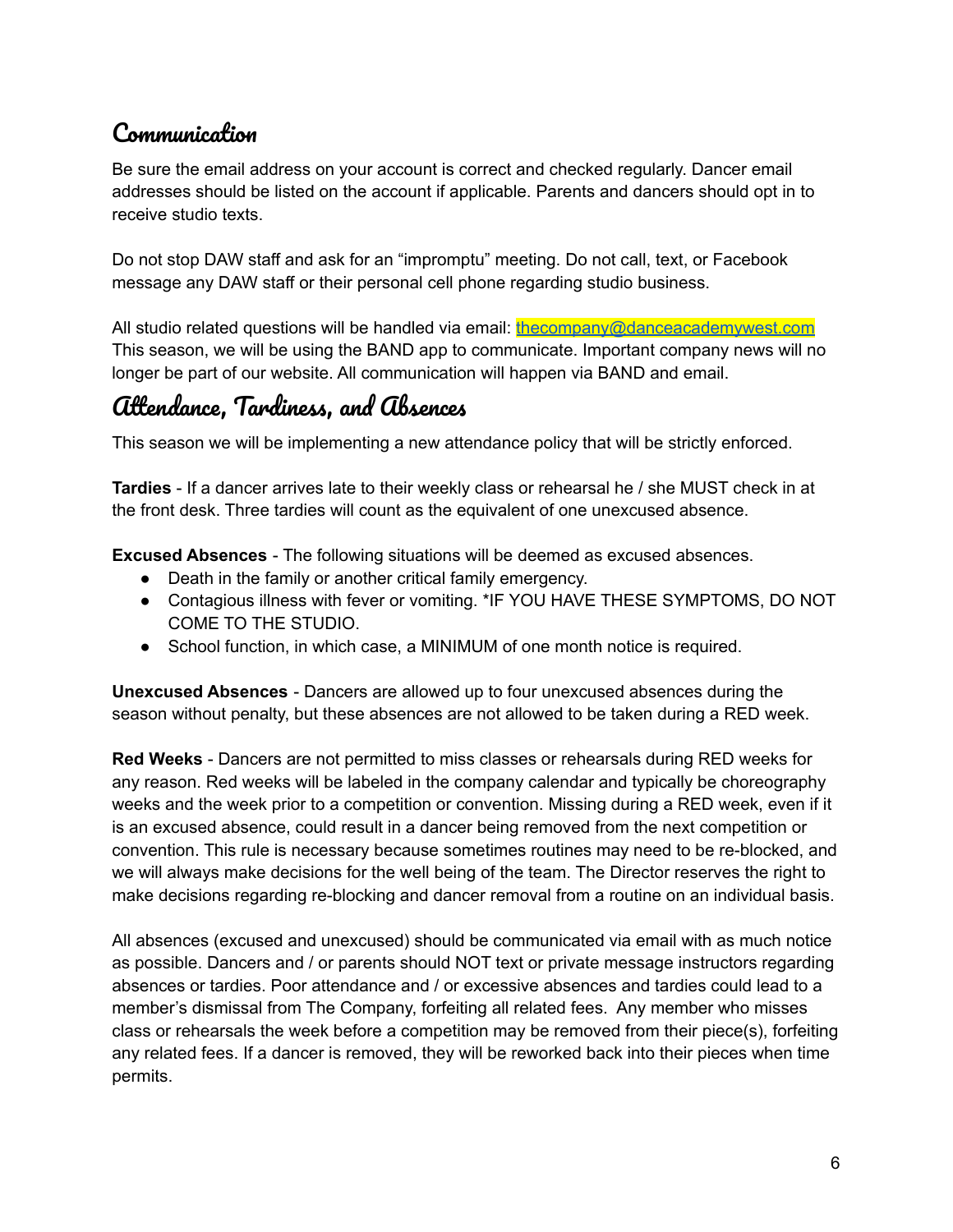Attendance parties or rewards will be given twice per year for dancers with zero absences!

## <span id="page-6-0"></span>Dress Code

**Ballet** - black leotard, pink tights, ballet shoes, pointe shoes if applicable

**Production Day** - all black, any style of dance clothes (top, leggings, shorts, leotard)

**All other classes** - proper dance attire (baggy sweats, t-shirts, etc. are not allowed)

**Hair** - must be in a bun for ballet (not a clip), neat ponytail or bun for all other classes

Proper undergarments should always be worn; regular bras and panties are not allowed. All dancers MUST practice proper hygiene and have deodorant and hair supplies in their bag at all times.

#### <span id="page-6-1"></span>Closed Rehearsals and Classes

Please note that rehearsals will be closed to viewing. This is to ensure that each dancer is focused and ready for the task at hand. It is also to keep parents from complaining about choreography, placement of dancers, and gossiping. DAW staff members reserve the right to close the observation windows from viewing at any time.

## <span id="page-6-2"></span>Injury and Illness

If a member becomes seriously injured they are expected to attend all classes and rehearsals to observe. Dancers observing will be expected to condition and stretch. Homework or cell phones are not allowed in the dance studio if a dancer is observing class or rehearsal due to injury or illness. If a dancer sits out of one class she/he may NOT dance in other classes that day. If a dancer becomes injured during the performance/competition season, he/she will be removed from dances, at which time he/she will be worked back into dances for recital if the injury has healed and time permits. If an injured dancer is removed from a performance/competition it is understood that all fees are non refundable. Short term injuries will be handled on an individual basis. The Director reserves the right to handle each injury/illness situation as she believes will best benefit the dancer and the team.

#### <span id="page-6-3"></span>Health and Nutrition

Company members will be dancing for several hours at a time; whether it be in their weekly classes, master classes, or at conventions. You cannot expect to get the most out of your body without fueling it properly. Dancers are expected to make healthy choices when it comes to snacks and WATER should always be your drink of choice. Teas, smoothies, Starbucks, etc. will not be allowed inside of our dance rooms.

# <span id="page-6-4"></span>Big C /Little C

Big C / Little C is a fun way for our competitive dancers to get to know one another. Big C's will act as a mentor and role model to their Little C. Typically, notes or small gifts are left during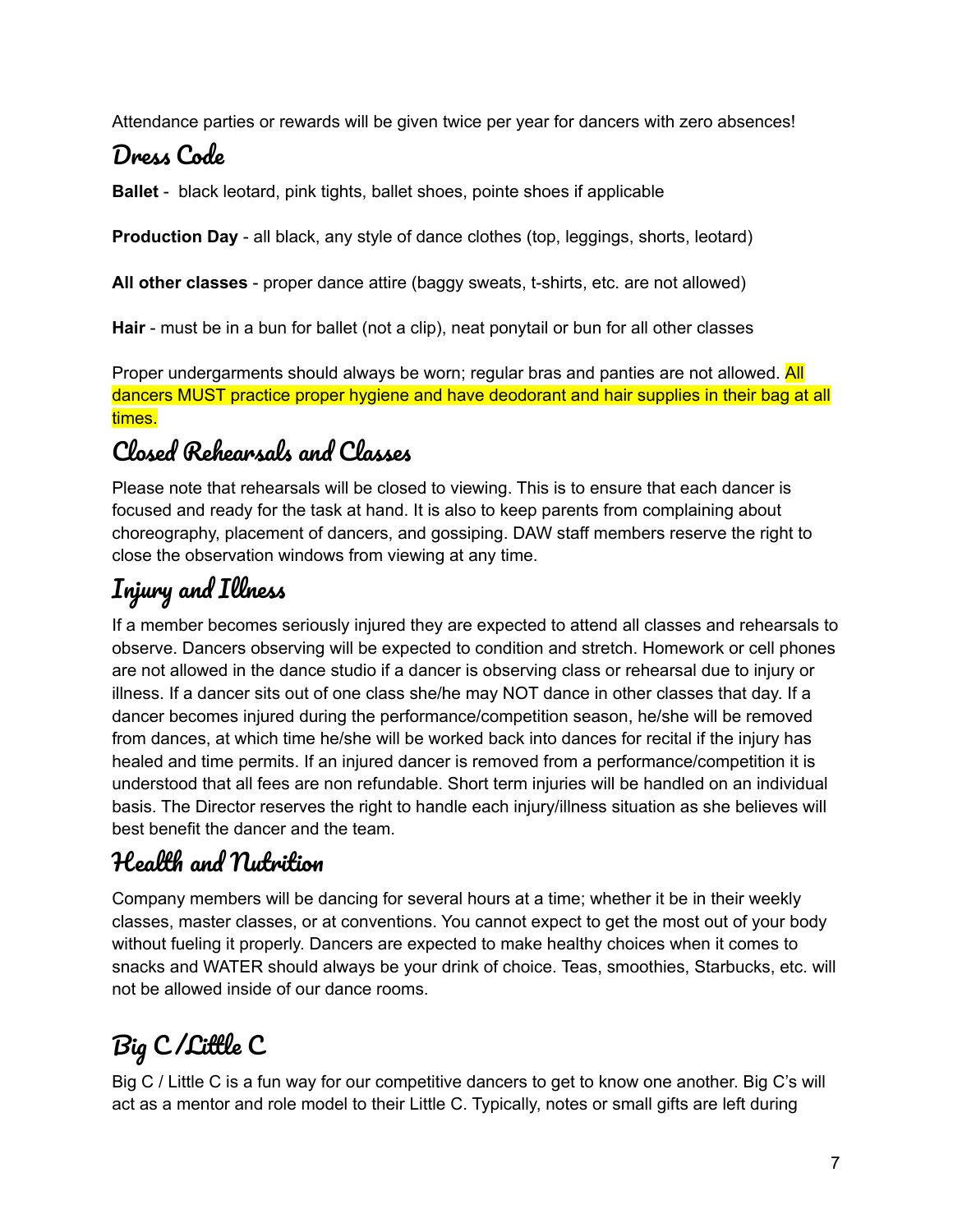<span id="page-7-0"></span>birthdays, holidays, and at the end of the year. It is important to understand that it is not the cost of the gift that matters, but the thought of the gesture. Big C's and Little C's will be revealed early in the season.

# Company Classes, Competitions, and Conventions

| Twinkle    | Twirl & Move (Ballet/Jazz combo)<br><b>Routine Rehearsal</b>                                                                                                              |
|------------|---------------------------------------------------------------------------------------------------------------------------------------------------------------------------|
| Sparkle    | <b>Ballet</b><br>Tap<br>Jazz<br>Acro<br>Stretch & Strength<br>$\bullet$<br>Routine rehearsals (min 2)                                                                     |
| Glitz      | Ballet / Technique X 2<br>$\bullet$<br>Tap<br>Jazz<br>Acro<br>Stretch & Strength<br>$\bullet$<br>Contemporary<br>Leaps & turns<br>$\bullet$<br>Routine rehearsals (min 3) |
| Glam       | Ballet / Technique X 2<br>$\bullet$<br>Tap<br>Jazz<br>Stretch & Strength<br>Contemporary<br>Leaps & Turns<br>$\bullet$<br>Routine rehearsals (min 3)<br>$\bullet$         |
| <b>VIP</b> | Ballet / Technique X 2<br>$\bullet$<br>Tap<br>Jazz<br>Stretch & Strength<br>$\bullet$<br>Contemporary<br>Routine rehearsals (min 4)                                       |

#### <span id="page-7-1"></span>Weekly Required Classes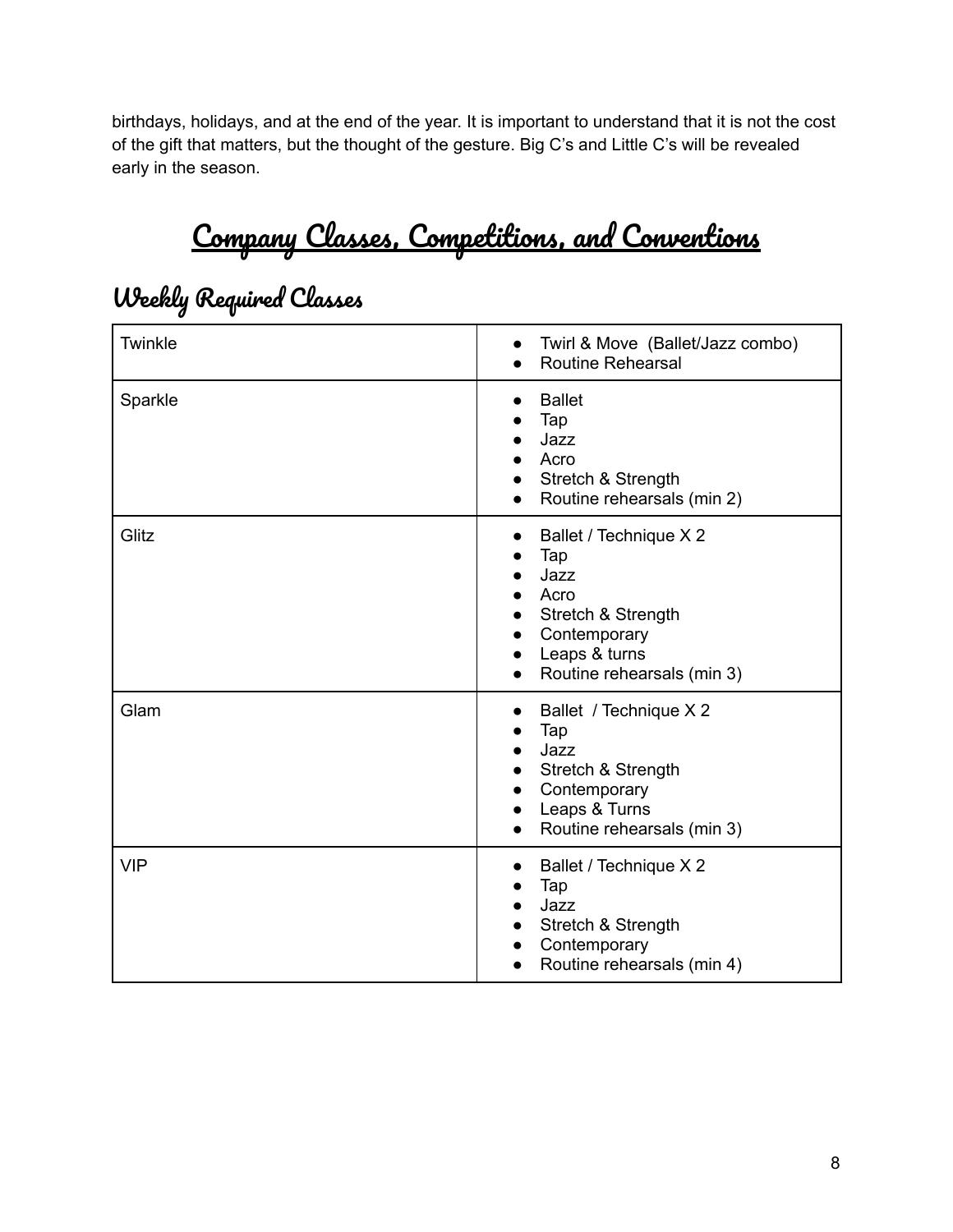# <span id="page-8-0"></span>Company Kick Off

Our first bonding team event of the season will be our kick off weekend on August 13th and 14th! This event is required for all members of The Company. Sparkle and Spotlight dancers will have a shortened day on August 13th. Twinkle dancers will be required to attend afternoon classes on August 14th only.

#### <span id="page-8-1"></span>Competitions and Conventions

Twinkle dancers will participate in three competitions. Sparkle, Glitz, Glam, and VIP members will participate in 2 competitions and 3 conventions.

Participation in Convention classes is required. Dancers will not be allowed to skip or sit out of convention classes for any reason. During Convention classes dancers should look and act prepared and excited about the opportunity to learn new skills and take classes from guest instructors. Convention weekends can be long and tiring, but it is crucial to remember that it is an honor to be in attendance and that all dancers who are participating are experiencing the same, strenuous schedule.

### <span id="page-8-2"></span>Additional / Optional Convention & Competitions

We welcome and encourage any additional and optional dance convention or competition. If a dancer wishes to register for an additional event, he / she must register through the studio and not as an independent.

#### <span id="page-8-3"></span>Annual Showcase

The Company will host an annual showcase. It will be at The City of Carrollton Center for the Arts in Carrollton, GA. It is a ticketed event.

#### <span id="page-8-4"></span>Nationals or Summer Trip

We will be attending nationals every other season. Our next nationals will be in June or July of 2024! Nationals will take place out of state and dancers and their families will be responsible for travel costs.

During our off year from nationals dancers will be offered a unique and optional dance opportunity. This event will vary by season. Our first summer trip will be in 2023, and we will be dancing at Disney World in Orlando, Florida!! Additional details about this exciting adventure will be provided very soon.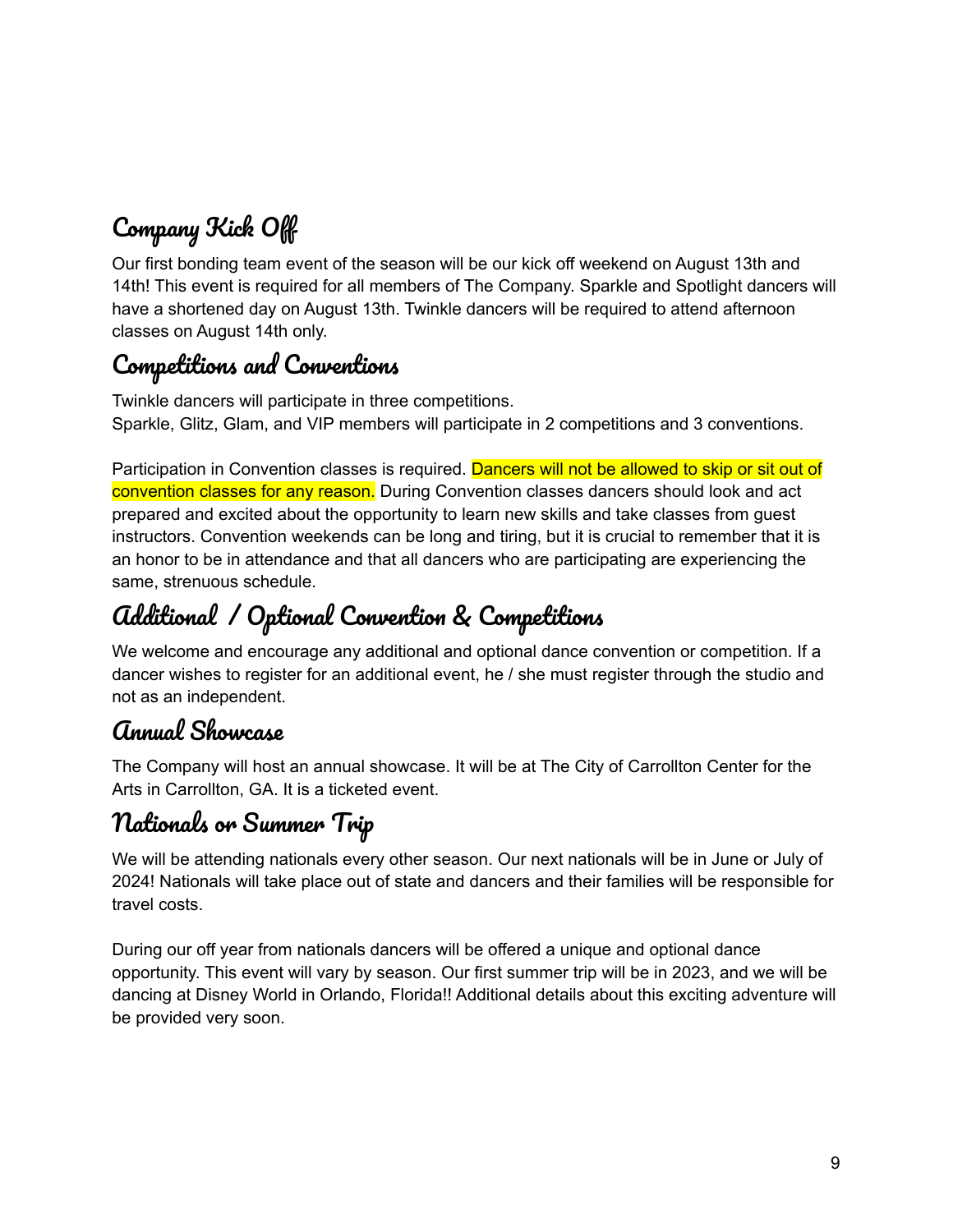# Financial Commitment, Fees, and Other Costs

<span id="page-9-0"></span>Company members will receive a 10% discount on monthly tuition. All members are required to have a valid credit card on file which will be charged automatically as fees become due. All students max out after 6 classes, meaning any additional classes they wish to take will not increase their monthly tuition. Required rehearsals for solos, duets, and trios do not count toward maxed out tuition. Should we experience an act of God and it affects our ability to attend an event that we have already paid to attend, the directors will work on behalf of Company members to obtain a refund or credit. Should these companies refuse a credit or refund, Dance Academy West will not be held responsible. Financial commitment and fees for the season include:

- **Registration**
- **● Monthly Tuition**
- **Company Membership / Admin Fee**
- **Prop / Set Fee** Applicable if a routine uses props or set
- **Non Company Costumes** Any dance that does not compete
- **● Performance Fee -** All DAW students pay this fee to cover recital related costs
- **Miscellaneous Company Expenses** correct dance attire, proper shoes, flesh colored briefs and bra top, training tools (such as ankle weights), make-up, team jacket, solid black leggings, black bra top, company shirt, and company earrings.
- **Routine Fees + Convention Class Fees** Routine fees consist of costume, choreography, and entry fees. Convention fees are the cost of the convention classes. Routine fees will be combined with convention fees and the total amount will be divided into 5 equal installments and auto drafted on the 15th of Sept, Oct, Nov, Dec, and January (see chart below).

| <b>Routine</b>            | Cost              | <b>Includes</b>                                                         |
|---------------------------|-------------------|-------------------------------------------------------------------------|
| <b>Small Groups</b>       | \$775 per routine | Costume, choreography, and<br>competition entry fees                    |
| Large Groups & Production | \$675 per routine | Costume, choreography, and<br>competition entry fees                    |
| Duet / Trios              | \$850 per routine | Choreography and<br>competition entry fees<br>*does not include costume |
| Solos                     | \$915 per routine | Entry fees ONLY<br>*does not include<br>choreography or costume         |

#### <span id="page-9-1"></span>Routine Fees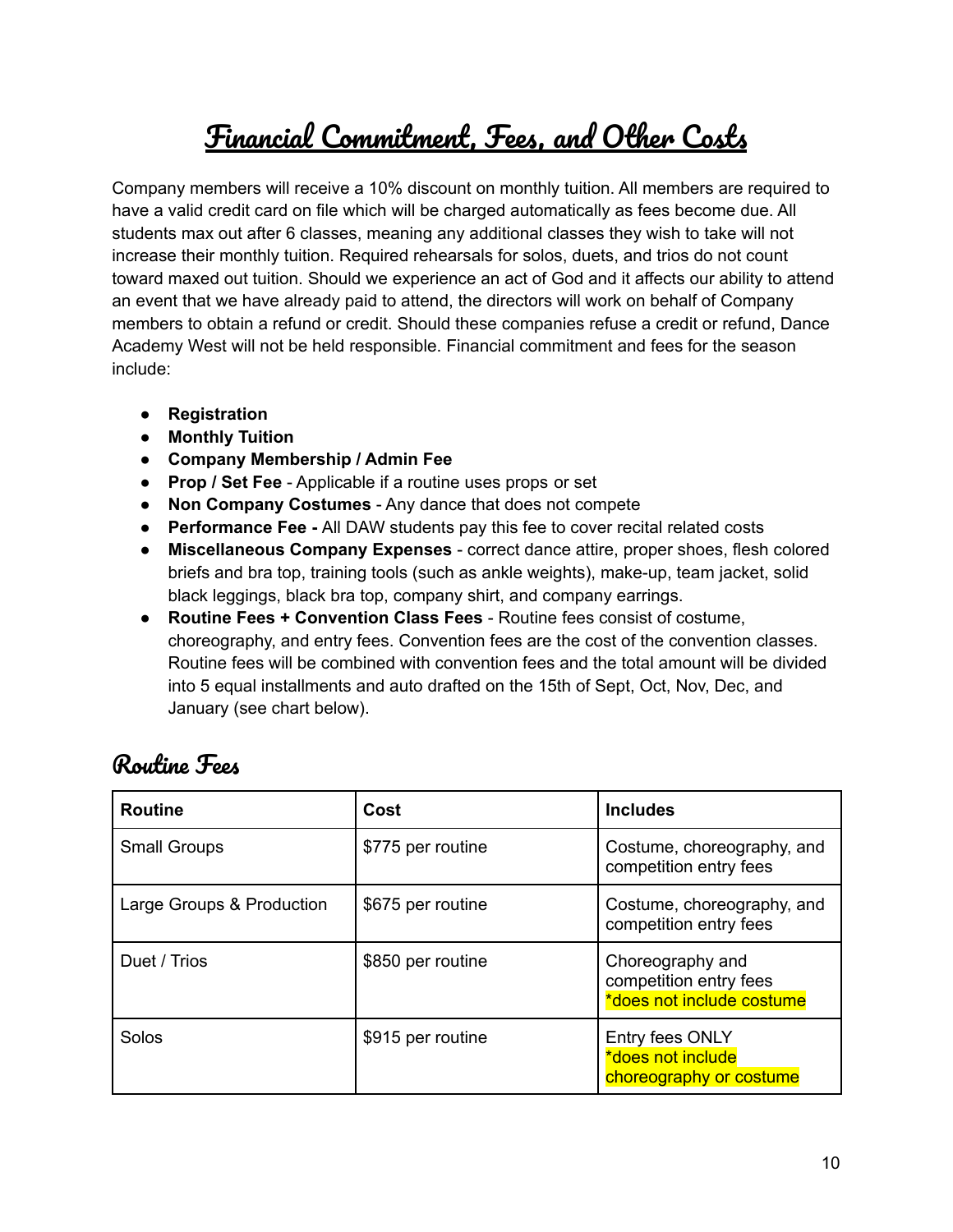| Hollywood Vibe Feb 24-26<br>Montgomery, AL   | Ages 5-7 \$150 | Ages 8 and up \$315 |
|----------------------------------------------|----------------|---------------------|
| AHS March 10-12<br>Atlanta, GA               | Ages 4-6 \$235 | Ages 7 and up \$330 |
| <b>Adrenaline April 21-23</b><br>Atlanta, GA | Ages 5-7 \$240 | Ages 8 and up \$315 |

### <span id="page-10-0"></span>Convention Class Fees - Tentative

Convention dates are subject to change and convention fees are subject to increase. The prices above are 2021-2022 prices and conventions are known to increase prices by \$10-\$25 per year. We will make parents aware of any potential price changes as soon as possible.

### <span id="page-10-1"></span>Scholarships

Frequently conventions will award scholarships to select dancers to attend future conventions or other dance events. We will try our best to accommodate dancers who wish to use their scholarships. However, The Company schedule must be honored first and foremost and the attendance rules still apply.

#### <span id="page-10-2"></span>Cash Awards and Credits

Cash awards and credits for duets, trios, and group dances will benefit The Company as a whole. A soloist who earns a cash award or credit will receive the full benefit of the award in the form of a credit on their account.

#### <span id="page-10-3"></span>Travel Cost

Travel costs are not included in your company dues. Hotel accommodations, gas, food and any other travel expenses for out of town conventions / performances are the responsibility of the individual family.

#### <span id="page-10-4"></span>Payment Schedule

| Due Date      | <b>Description / Action</b>                                  | Fee                                              |
|---------------|--------------------------------------------------------------|--------------------------------------------------|
| June 25, 2022 | Enroll in optional classes<br>*make payment in portal        | \$55 Registration fee                            |
| July 15, 2022 | Enroll in pre-approved<br>classes<br>*make payment in portal | \$55 Registration fee (if not<br>already paid)   |
| July 15, 2022 | Membership + headshots<br>*auto drafted                      | Twinkle & Spotlight - \$315<br>Celebrity - \$365 |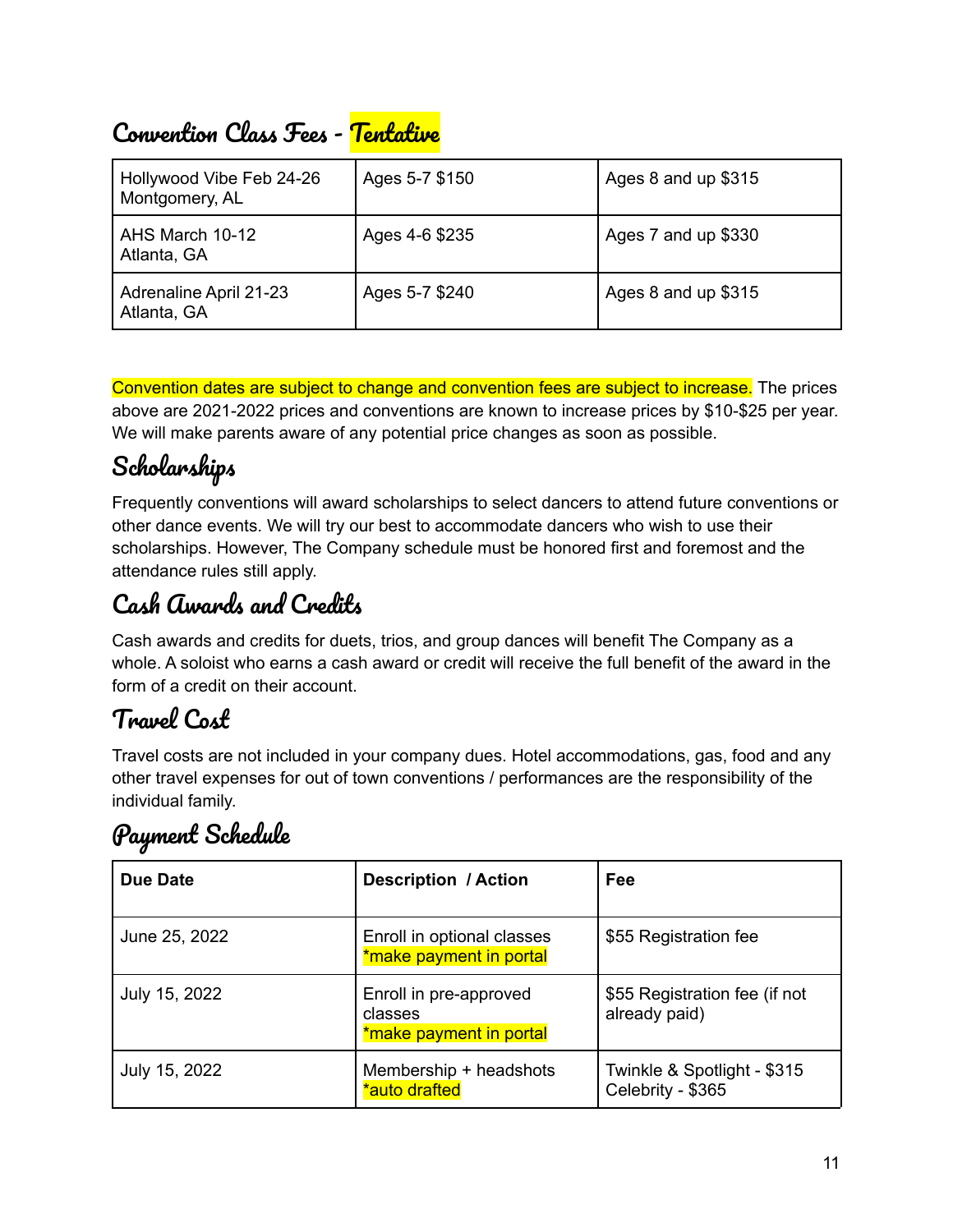| August 1, 2022 | Kick Off fee<br>*auto drafted                                                                   | Spotlight - \$35<br>Twinkle - \$35<br>Sparkle - \$160<br>Glitz, Glam, VIP - \$195 |
|----------------|-------------------------------------------------------------------------------------------------|-----------------------------------------------------------------------------------|
| August 15      | Misc. company expenses-<br>*jacket, dancewear, etc.                                             | <b>TBD</b>                                                                        |
| September 15   | Company Installment 1<br>*auto drafted<br>Prop / Set fee<br>*auto drafted                       | <b>TBD</b>                                                                        |
| October 15     | Company Installment 2<br>*auto drafted                                                          | <b>TBD</b>                                                                        |
| November 15    | Company Installment 3<br>*auto drafted<br>$\frac{1}{2}$ Non company costume(s)<br>*auto drafted | <b>TBD</b>                                                                        |
| December 15    | Company Installment 4<br>*auto drafted<br>Remaining non co costumes<br>*auto drafted            | <b>TBD</b>                                                                        |
| January 15     | Company Installment 5<br>*auto drafted                                                          | <b>TBD</b>                                                                        |
| March 15       | Year end celebration<br>*auto drafted                                                           | \$25                                                                              |
| April 15       | Performance Fee<br>*auto drafted                                                                | \$100                                                                             |

This chart does not include monthly tuition, which will be drafted on the 1st of each month, except for the month of August when it will be drafted August 15th.